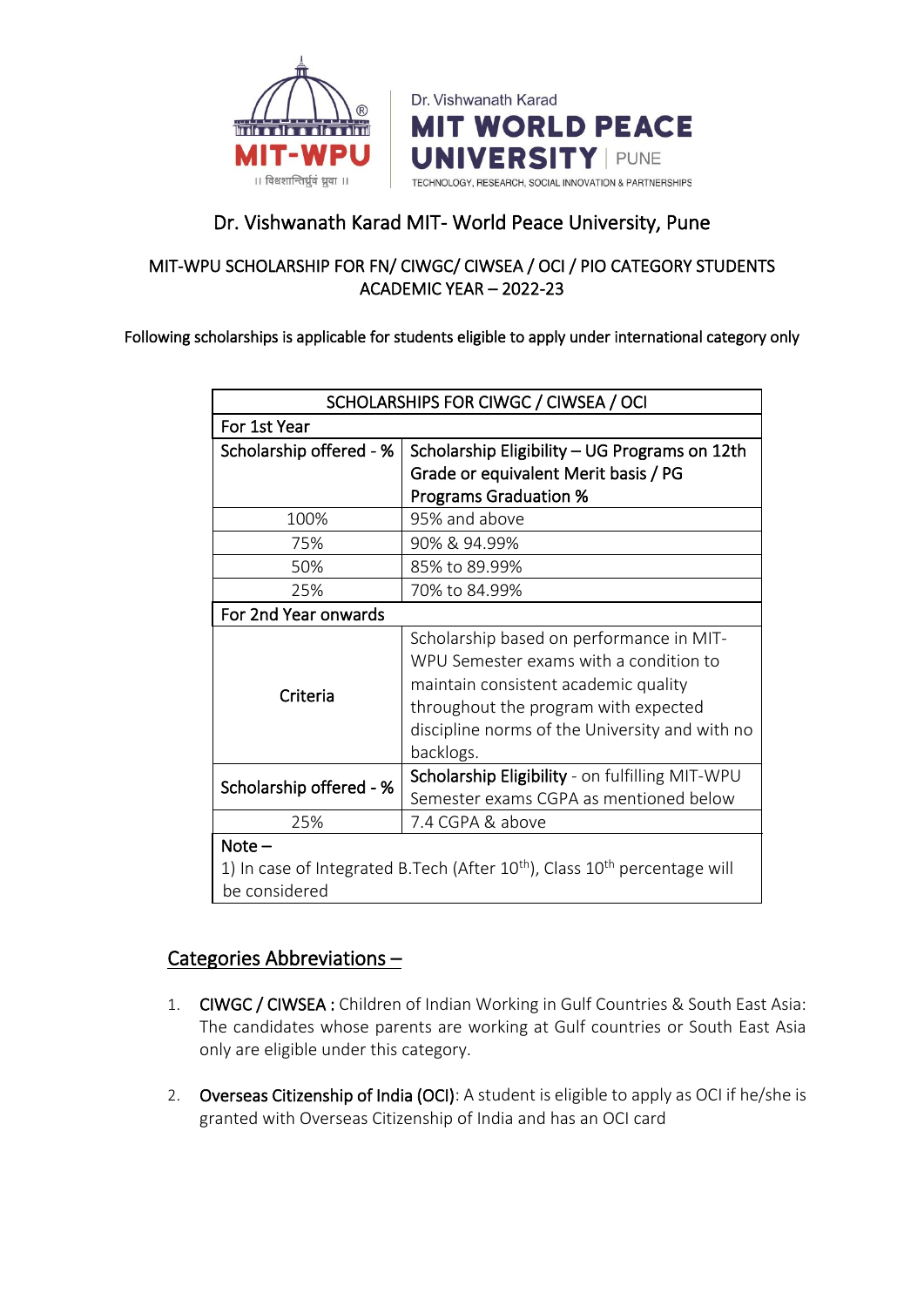

For 1st Year Scholarship offered - % Scholarship Eligibility – UG Programs on 12th Grade or equivalent Merit basis / PG Programs Graduation % 100% 95% and above 75% 85% & 94.99% 50% 75% to 84.99% 25% 50% to 74.99% For 2nd Year onwards Criteria Scholarship based on performance in MIT-WPU Semester exams with a condition to maintain consistent academic quality throughout the program with expected discipline norms of the University and with no backlogs. Scholarship offered - % Scholarship Eligibility - on fulfilling MIT-WPU Semester exams CGPA as mentioned below 25% 5.3 CGPA & above

SCHOLARSHIPS FOR FOREIGN NATIONAL – SAARC Countries

Dr. Vishwanath Karad

**MIT WORLD PEACE** 

TECHNOLOGY, RESEARCH, SOCIAL INNOVATION & PARTNERSHIPS

**UNIVERSITY PUNE** 

#### Note –

1) In case of Integrated B.Tech (After  $10^{th}$ ), Class  $10^{th}$  percentage will be considered

### Categories Abbreviations –

Foreign Nationals (SAARC countries) : South Asian Association for Regional Cooperation (SAARC)